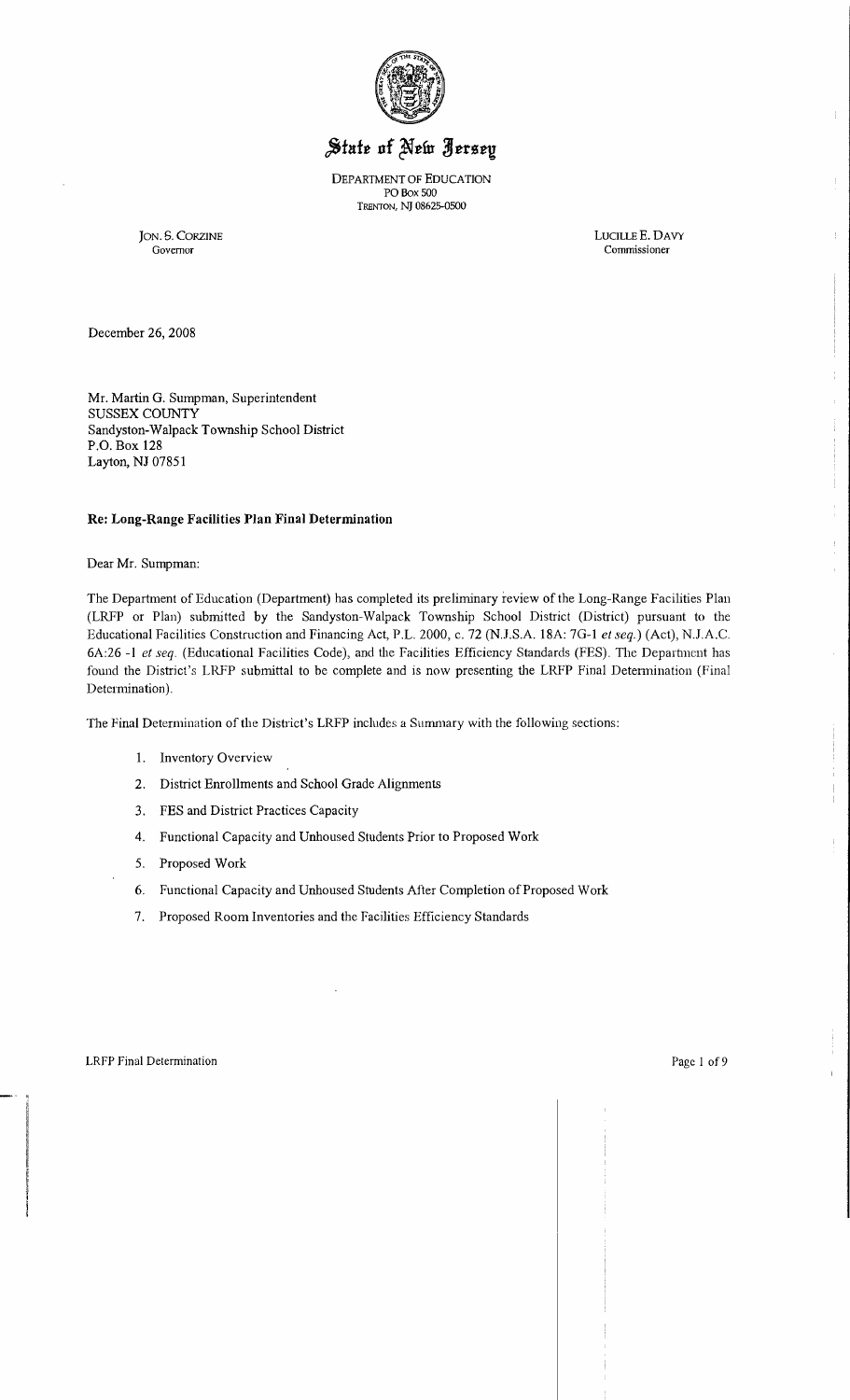Major LRFP approval issues include the adequacy of the LRFP's proposed emollments, school capacities, and educational spaces. Approval of the LRFP, and any projects and costs listed therein, does not imply approval of an individual school facilities project or its corresponding costs and eligibility for State support under the Act. Similarly, approval of the LRFP does not imply approval of portions of the Plan that are inconsistent with the Department's FES and proposed building demolition or replacement. Detennination of preliminary eligible costs and final eligible costs will be made at the time of the approval of a particular school facilities project pursuant to NJ.S.A. 18A:7G-5. The District must submit a feasibility study as part of the school facilities project approval process, pursuant to NJ.S.A. 18A:7G-7b, to support proposed building demolition or replacement. The feasibility study should demonstrate that a building might pose a risk to the safety of the occupants after rehabilitation or that rehabilitation is not cost-effective.

Following the approval of the LRFP, the District may submit an amendment to the approved LRFP for Department review. Unless and until an amendment to the LRFP is submitted to and approved by the Commissioner of the Department pursuant to NJ.S.A. 18A:7G-4(c), the approved LRFP shall remain in effect. The District may proceed with the implementation of school facilities projects that are consistent with the approved LRFP whether or not the school facilities project contains square footage that may be ineligible for State support.

We trust that this document will adequately explain the Final Determination and allow the District to move forward with the initiation of projects within its LRFP. Please contact Anthony Brun at the Office of School Facilities at (609) 984-7818 with any questions or concerns that you may have.

Sincerely,

Lucille Way

Lucille E. Davy Commissioner

Enclosure

c: John Hart, Chief of Staff

Frank Dragotta, Interim Sussex County Superintendent Bernard E. Piaia, Director, School Facilities, Office of the Chief of Staff Susan Kutner, Director, Policy and Planning, School Facilities, Office of the Chief of Staff Anthony Brun, Manager, School Facilities, Office of the Chief of Staff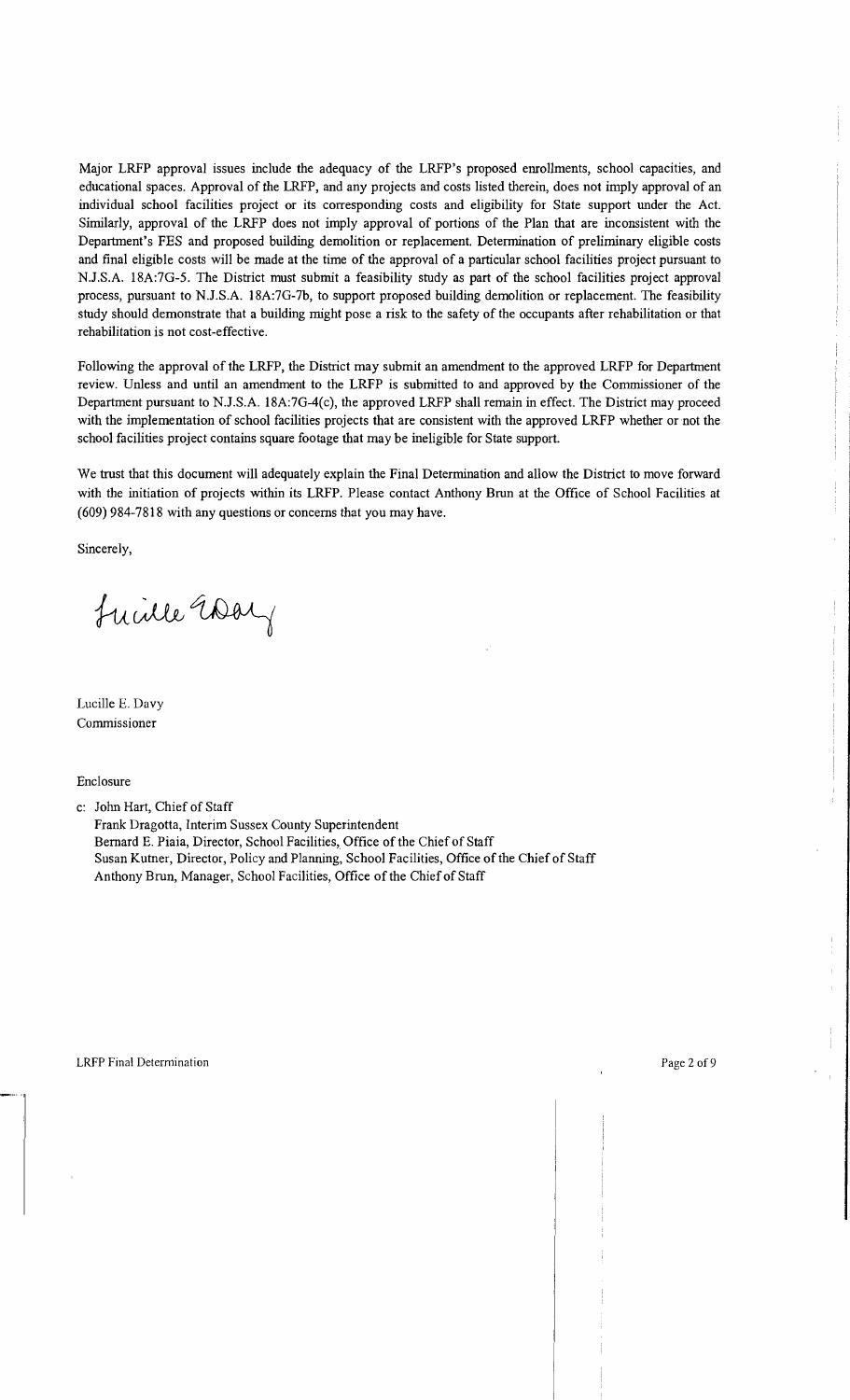# LONG-RANGE FACILITIES PLAN

# **Final Determination Summary**

# Sandyston-Walpack Township School District

The Department of Education (Department) has completed its review of the Long-Range Facilities Plan (LRFP or Plan) submitted by the Sandyston-Walpack Township School District (District) pursuant to the Educational Facilities Construction and Financing Act, P.L. 2000, *c.72* (N.J.S.A. 18A:7G-1 *et seq.*) (Act), N.J.A.C. 6A:26-1 et seq. (Educational Facilities Code), and the Facilities Efficiency Standards (FES).

This is the Department's Final Determination Summary (Summary) of the LRFP..The Summary is based on the standards set forth in the Act, the Educational Facilities Code, the FES, District entered data in the LRFP and Project Application and Tracking System (LRFP website), and District supplied supporting documentation. The Summary consists of seven sections. The referenced reports in *italic* text are standard LRFP reports available on the Department's LRFP website.

# 1. Inventory Overview

The District provides services for students in grades K-6. The predominant existing school grade configuration is K-6. The predominant proposed school grade configuration is K-6. The District is classified as an "Under 55" district for funding purposes.

The District Identified existing and proposed schools, sites, buildings, playgrounds, playfields, and parking lots in its LRFP. The total number of existing and proposed district-owned or leased schools, sites, and buildings are listed in Table 1. A detailed description of each asset can be found in the LRFP website report titled *"Site Asset Inventory Report. "* 

|                                                      | <b>Existing</b> | Proposed |
|------------------------------------------------------|-----------------|----------|
| Sites:                                               |                 |          |
| <b>Total Number of Sites</b>                         |                 |          |
| Number of Sites with no Buildings                    |                 |          |
| Number of Sites with no Instructional Buildings      |                 |          |
| <b>Schools and Buildings:</b>                        |                 |          |
| <b>Total Number of Schools</b>                       |                 |          |
| Total Number of Instructional Buildings              |                 |          |
| Total Number of Administrative and Utility Buildings |                 |          |
| Total Number of Athletic Facilities                  |                 |          |
| Total Number of Parking Facilities                   |                 |          |
| Total Number of Temporary Facilities                 |                 |          |

#### Table 1: Inventory Summary

As directed by the Department, incomplete school facilities projects that have project approval from the Department are represented as "existing" in the Plan. District schools with incomplete approved projects that include new construction or the reconfiguration of existing program space are as follows:  $n/a$ .

Y.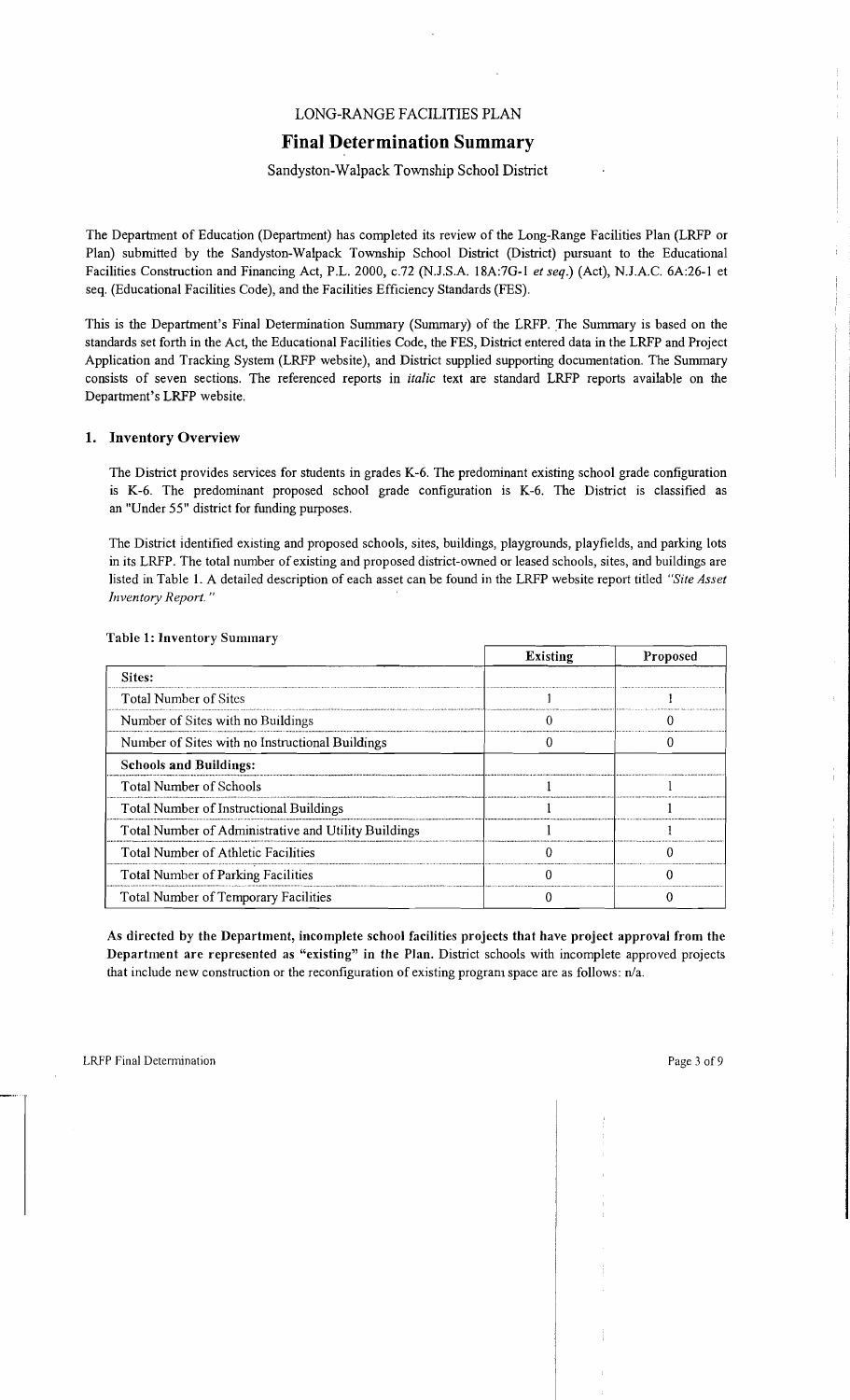Major conclusions are as follows:

- The District is proposing to maintain the existing number of District-owned or leased sites.
- The District is proposing to maintain the existing number of District-owned or operated schools.
- The District is proposing to maintain the existing number of District-owned or leased instructional buildings. The District is proposing to maintain the existing number of District-owned or leased noninstructional buildings.

FINDINGS The Department has determined that the proposed inventory is adequate for review of the District'sLRFP. However, the LRFP determination does not imply approval of an individual school facilities project listed within the LRFP. The District must submit individual project applications for project approval. If building demolition or replacement is proposed, the District must submit a feasibility study, pursuant to NJ.S.A. 18A:7G-7b, as part of the application for the specific school facilities project.

# 2. District Enrollments and School Grade Alignments

The District determined the number of students, or "proposed emollments," to be accommodated in the LRFP on a district-wide basis and in each school. The District's existing and proposed emollments and the cohortsurvival projection provided by the Department on the LRFP website are listed in Table 2. Detailed information can be found in the LRFP website report titled *"Enrollment Projection Detail.* " Existing and proposed school emollments and grade alignments can be found in the report titled *"Enrollment and School Grade Alignment. "* 

|                             | <b>Actual Enrollments</b><br>2007 school year | <b>District Proposed</b><br><b>Enrollments</b> | Department's LRFP<br><b>Website Projection</b> |
|-----------------------------|-----------------------------------------------|------------------------------------------------|------------------------------------------------|
| Grades K-12:                |                                               |                                                |                                                |
| Grades K-5, including SCSE  | 138                                           | 154                                            | 154                                            |
| Grades 6-8, including SCSE  | 38                                            | 23                                             | フィ                                             |
| Grades 9-12, including SCSE |                                               |                                                |                                                |
| Totals K-12                 | 176                                           | 177                                            | 177                                            |
| Pre-Kindergarten:           |                                               |                                                |                                                |
| Pre-Kindergarten, Age 3     |                                               |                                                |                                                |
| Pre-Kindergarten, Age 4     |                                               |                                                |                                                |
| Pre-Kindergarten, SCSE      |                                               |                                                |                                                |

#### Table 2: Enrollment Comparison

*"SCSE"* =*Self-Contained Special Education* 

Major conclusions are as follows:

- The District elected to use the Department's LRFP website projection. Supporting documentation was submitted to the Department as required to justify the proposed emollments.
- The District is planning for stable enrollments.
- The District is not an ECPA (Early Childhood Program Aid) District.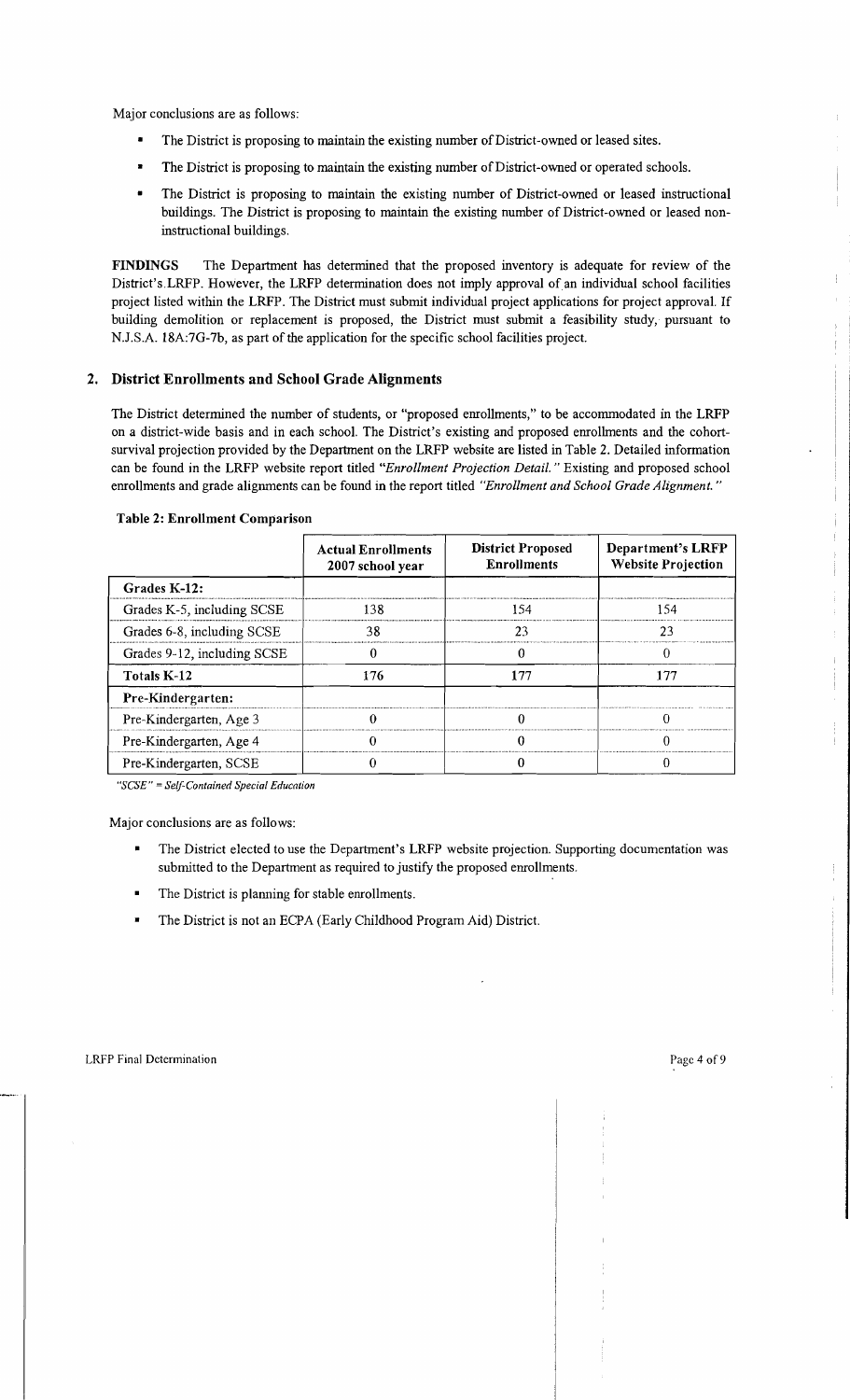FINDINGS The Department has determined that the District's proposed enrollments are supportable for review of the District's LRFP. The Department will require a current enrollment projection at the time an application for a school facilities project is submitted incorporating the District's most recent Fall Enrollment Report in order to verify that the LRFP's planned capacity is appropriate for the updated enrollments.

# 3. FES and District Practices Capacity.

The proposed room inventories for each school were analyzed to determine whether the LRFP provides adequate capacity for the proposed emollments. Two capacity calculation methods, called *"FES Capacity"* and *"District Practices Capacity,"* were used to assess existing and proposed school capacity in accordance with the FES and District program delivery practices. A third capacity calculation, called *"Functional Capacity, "*  determines Unhoused Students and potential State support for school facilities projects. Functional Capacity is analyzed in Section 5 of this Summary.

- *FES Capacity* only assigns capacity to pre-kindergarten *(if district-owned or operated),* kindergarten, general, and self-contained special education classrooms. No other room types are considered to be capacity-generating. Class size is based on the FES and is prorated for classrooms that are sized smaller than FES classrooms. FES Capacity is most accurate for elementary schools, or schools with non-departmentalized programs, in which instruction is "homeroom" based. This capacity calculation may also be accurate for middle schools depending upon the program structure. However, this method usually significantly understates available high school capacity since specialized spaces that are typically provided in lieu of general classrooms are not included in the capacity calculations.
- *District Practices Capacity* allows the District to include specialized room types in the capacity calculations and adjust class size to reflect actual practices. This calculation is used to review capacity and enrollment coordination in middle and high schools.

A capacity utilization factor in accordance with the FES is included in both capacity calculations. A 90% capacity utilization rate is applied to classrooms serving grades K-8. An 85% capacity utilization rate is applied to classrooms serving grades 9-12. No capacity utilization factor is applied to preschool classrooms.

Table 3 provides a summary of existing and proposed district-wide capacities. Detailed information can be found in the LRFP website report titled *"FES and District Practices Capacity. "* 

|                                                 | <b>Total FES Capacity</b> | <b>Total District Practices Capacity</b> |
|-------------------------------------------------|---------------------------|------------------------------------------|
| $(A)$ Proposed Enrollments                      | 177                       | 177                                      |
| (B) Existing Capacity                           | 155.19                    | 152.10                                   |
| <i>Existing Capacity Status (B)-(A)</i>         | $-21.81$                  | $-24.90$                                 |
| (C) Proposed Capacity                           | 193.68                    | 185.40                                   |
| <i><b>*Proposed Capacity Status (C)-(A)</b></i> | 16.68                     | 8.40                                     |

#### Table 3: FES and District Practices Capacity Summary

*\* Positive numbers signifY surplus capacity; negative numbers signify inadequate capacity. Negative values for District Practices capacity are acceptable if proposed enrollments do not exceed 100% capacity utilization.* 

Major conclusions are as follows:

- The District has appropriately coordinated proposed school capacities and enrollments in the LRFP.
- Adequate justification has been provided by the District if capacity for a school deviates from the proposed enrollments by more than 5%.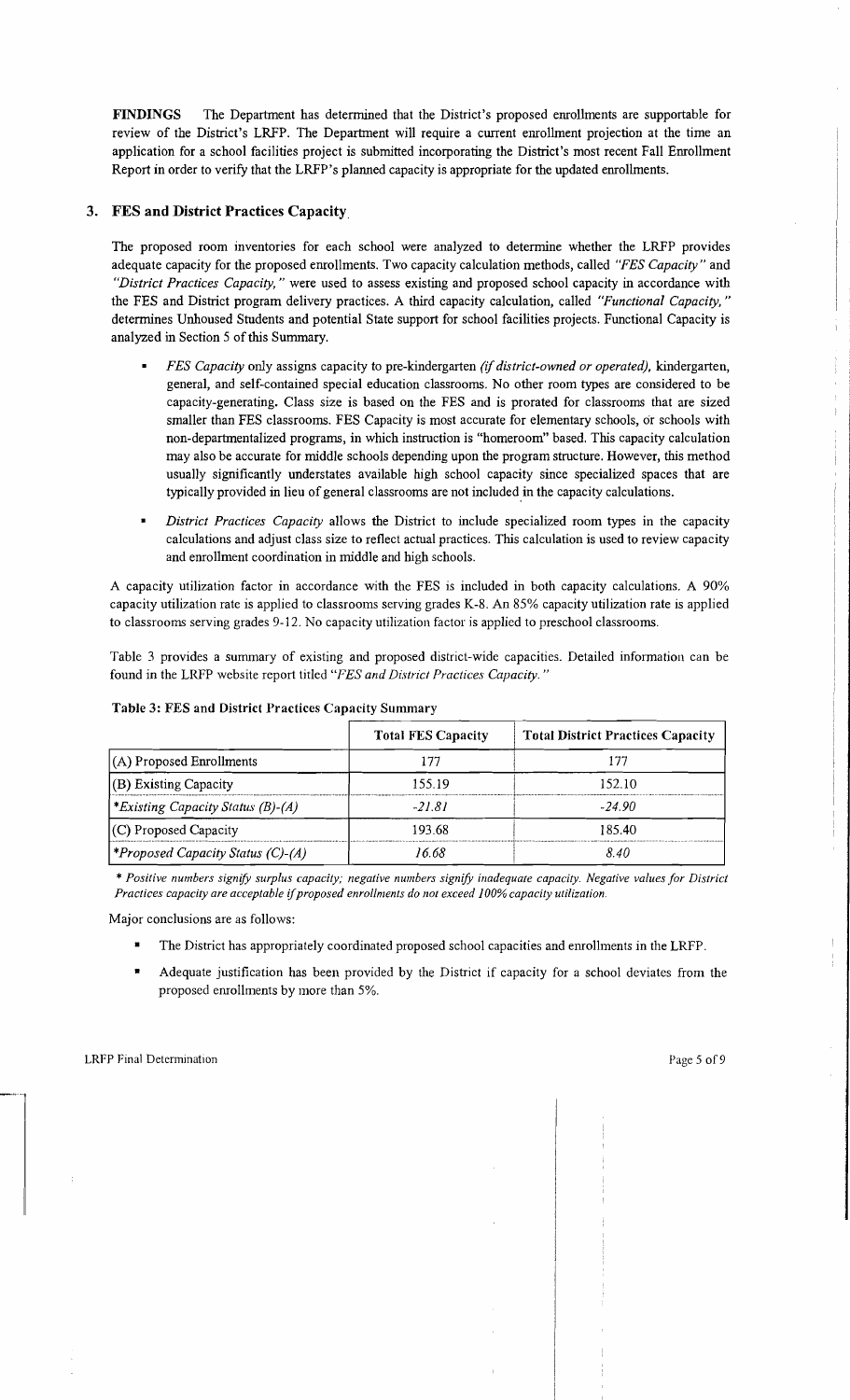FINDINGS The Department has determined that the proposed District capacity, in accordance with the proposed enrollments, is adequate for review of the District's LRFP. The Department will require a current enrollment projection at the time an application for a school facilities project is submitted, incorporating the District's most recent Fall Enrollment Report, in order to verify that the LRFP's planned capacity meets the District's updated enrollments.

# 4. Functional Capacity and Unhoused Students Prior to Proposed Work

*Functional Capacity* was calculated and compared to the proposed enrollments to provide a preliminary estimate of Unhoused Students and new construction funding eligibility. Functional Capacity is the adjusted gross square footage of a school building *(total gross square feet minus excluded space)* divided by the minimum area allowance per Full-time Equivalent student for the grade level contained therein. Unhoused Students is the number of students projected to be enrolled in the District that exceeds the Functional Capacity of the District's schools pursuant to N.J.A.C. 6A:26-2.2(c).

*"Excluded Square Feet"* in the LRFP Functional Capacity calculation includes (1) square footage exceeding the FES for any pre-kindergarten, kindergarten, general education, or self-contained special education classroom; (2) grossing factor square footage *(corridors, stairs, mechanical rooms, etc.)* that exceeds the FES allowance, and (3) square feet proposed to be demolished or discontinued from use. Excluded square feet may be revised during the review process for individual school facilities projects.

Table 4 provides a preliminary assessment of Functional Capacity, Unhoused Students, and Estimated Maximum Approved Area for the various grade groups in accordance with the FES. Detailed information concerning the calculation and preliminary excluded square feet can be found in the LRFP website reports titled *"Functional Capacity and Unhoused Students"* and *"Functional Capacity Excluded Square Feet. "* 

| Totals K-12          | 177        | 175.80     |           |                |                          |
|----------------------|------------|------------|-----------|----------------|--------------------------|
| $High (9-12)$        |            | 0          |           | 151.00         |                          |
| Middle $(6-8)$       | 23         | 22.84      | .16       | 134.00         | 20.84                    |
| Elementary $(K-5)^*$ | 154        | 152.96     | 1.04      | 125.00         | 130.16                   |
|                      | Enrollment | Capacity   | Students  | (gsf/students) | <b>Unhoused Students</b> |
|                      | Proposed   | Functional | Unhoused  | Allowance      | Approved Area for        |
|                      | A          | Existing   | $C = A-B$ | Area           | <b>Estimated Maximum</b> |
|                      |            | Estimated  |           | D              | $E = C x D$              |
|                      |            | B          |           |                |                          |
|                      |            |            |           |                |                          |

Table 4: Functional Capacity and Unhoused Students Prior to Proposed Work

*\*Pre-kindergarten students are not included in the calculations.* 

Major conclusions are as follows:

- The calculations for "Estimated Existing Functional Capacity" include school facilities projects that have been approved by the Department but were not under construction or complete at the time of Plan submission.
- The District, based on the preliminary LRFP assessment, does not have Unhoused Students for the following FES grade groups:  $n/a$ .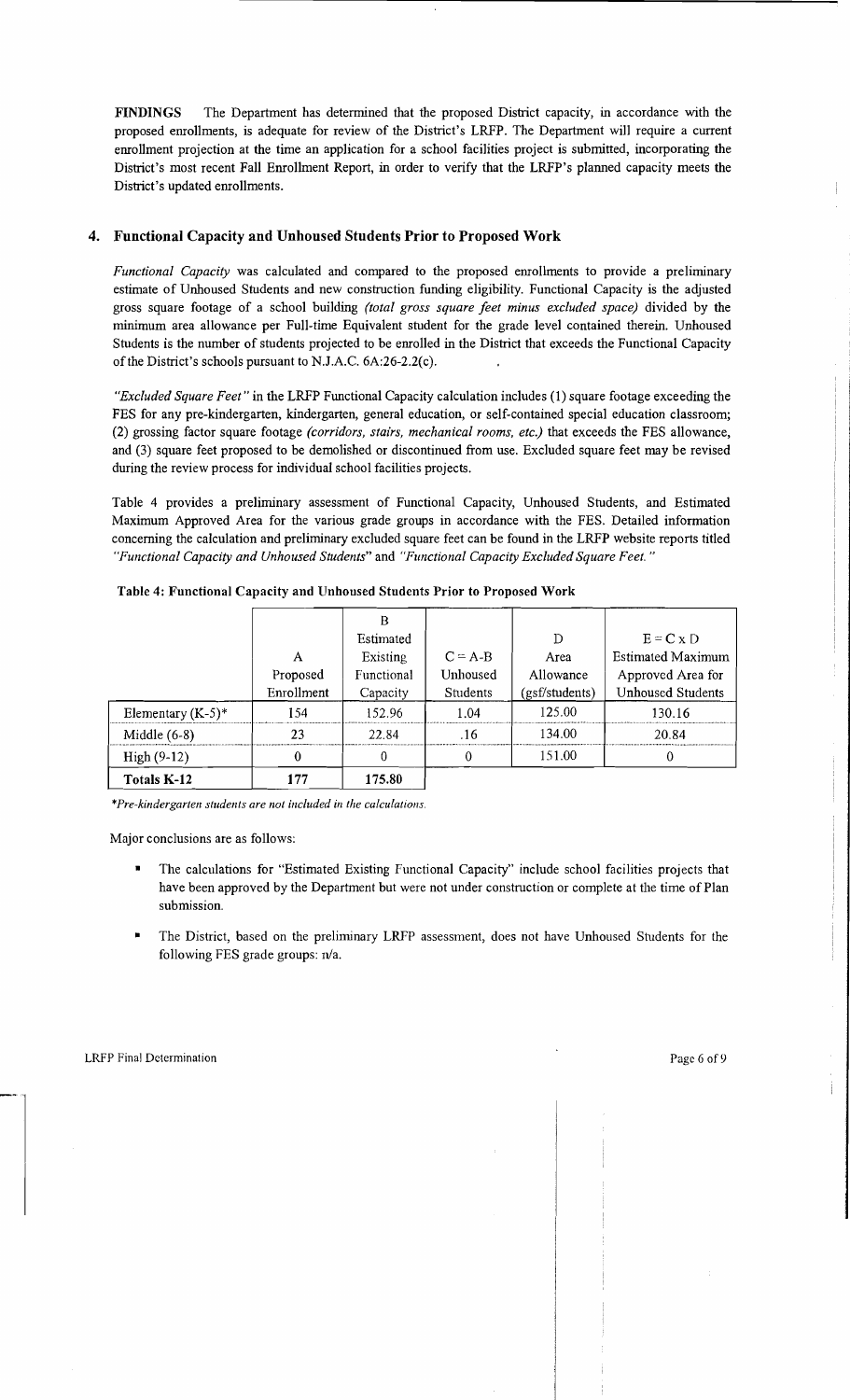- The District, based on the preliminary LRFP assessment, has Unhoused Students for the following FES grade groups: Grades K-5, 6-8.
- The District is not an ECPA district. Therefore, pre-kindergarten students are not included in the calculations. Unhoused pre-kindergarten self-contained special education students are eligible for State support. A determination of square footage eligible for State support will be made at the time an application for a specific school facilities project is submitted to the Department for review and approval.
- The District is not proposing to demolish or discontinue the use of existing District-owned instructional space. The Functional Capacity calculation excludes square feet proposed to be demolished or discontinued for the following FES grade groups: n/a.

FINDINGS Functional Capacity and Unhoused Students calculated in the LRFP are preliminary estimates. Justification for square footage in excess of the FES and the determination of additional excluded square feet, Preliminary Eligible Costs (PEC), and Final Eligible Costs (FEC) will be included in the review process for specific school facilities projects. A feasibility study undertaken by the District is required if building demolition or replacement is proposed per NJ.A.C. 6A:26-2.3(b)(1O).

#### 5. Proposed Work

The District was instructed to review the condition of its facilities and sites and to propose corrective *"system"*  and *"inventory"* actions in its LRFP. *"System"* actions upgrade existing conditions without changing spatial configuration or size. Examples of system actions include new windows, finishes, and mechanical systems. *"Inventory"* actions address space problems by removing, adding, or altering sites, schools, buildings and rooms. Examples of inventory actions include building additions, the reconfiguration of existing walls, or changing room use.

Table 5 summarizes the type of work proposed in the District's LRFP for instructional buildings. Detailed information can be found in the LRFP website reports titled *"S'ite Asset Inventory," "LRFP Systems Actions Summary,* " *and "LRFP Inventory Actions Summary. "* 

| <b>Type of Work</b>                                            | Work Included in LRFP |
|----------------------------------------------------------------|-----------------------|
| <b>System Upgrades</b>                                         | Yes                   |
| <b>Inventory Changes</b>                                       |                       |
| Room Reassignment or Reconfiguration                           | Yes                   |
| <b>Building Addition</b>                                       | Yes                   |
| New Building                                                   |                       |
| Partial or Whole Building Demolition or Discontinuation of Use |                       |
| New Site                                                       |                       |

| Table 5: Proposed Work for Instructional Buildings |  |  |  |  |  |  |
|----------------------------------------------------|--|--|--|--|--|--|
|----------------------------------------------------|--|--|--|--|--|--|

Major conclusions are as follows:

- The District has proposed system upgrades in one or more instructional buildings.
- The District has proposed inventory changes, including new construction, in one or more instructional buildings.
- The District has not proposed new construction in lieu of rehabilitation in one or more instructional buildings.

 $\frac{1}{2}$  .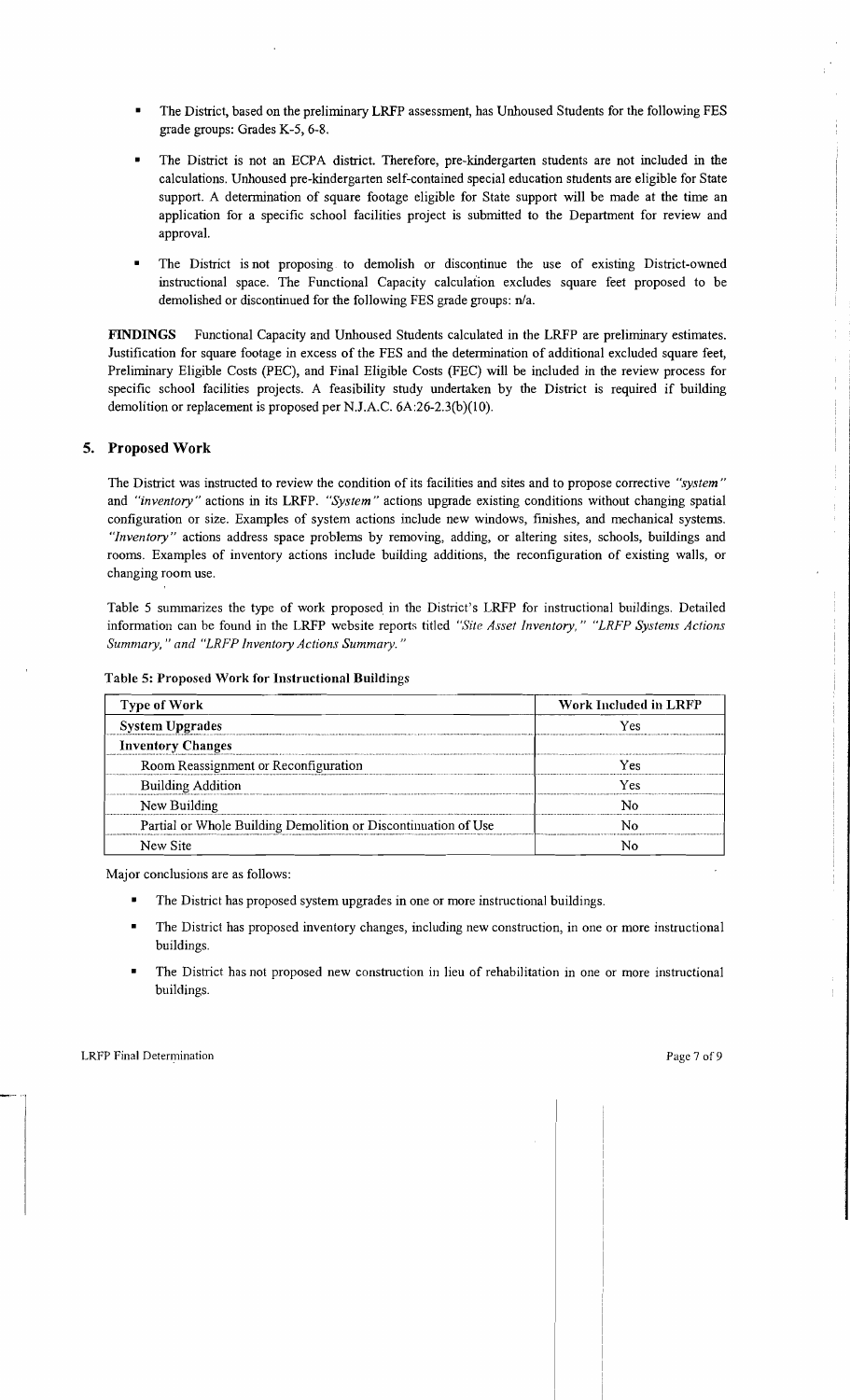Please note that costs represented in the LRFP are for capital planning purposes only. Estimated costs are not intended to represent preliminary eligible costs or [mal eligible costs of approved school facilities projects.

The Act (N.J.S.A. 18A:7G-7b) provides that all school facilities shall be deemed suitable for rehabilitation unless a pre-construction evaluation undertaken by the District demonstrates to the satisfaction of the Commissioner that the structure might pose a risk to the safety of the occupants even after rehabilitation or that rehabilitation is not cost-effective. Pursuant to NJ.A.C. 6A:26-2.3(b)(1O), the Commissioner may identify school facilities for which new construction is proposed in lieu of rehabilitation for which it appears from the information presented that new construction is justified, provided, however, that for such school facilities so identified, the District must submit a feasibility study as part of the application for the specific school facilities project. The cost of each proposed building replacement is compared to the cost of additions or rehabilitation required to eliminate health and safety deficiencies and to achieve the District's programmatic model.

Facilities used for non-instructional or non-educational purposes are ineligible for State support under the Act. However, projects for such facilities shall be reviewed by the Department to determine whether they are consistent with the District's LRFP and whether the facility, if it is to house students (full or part time) conforms to educational adequacy requirements. These projects shall conform to all applicable statutes and regulations.

FINDINGS The Department has determined that the proposed work is adequate for review of the District's LRFP. However, Department approval of proposed work in the LRFP does not imply that the District may proceed with a school facilities project. The District must submit individual project applications with cost estimates for Department project approval. Both school facilities project approval and other capital project review require consistency with the District's approved LRFP.

# 6. Functional Capacity and Unhoused Students After Completion of Proposed Work

The *Functional Capacity* of the District's schools *after* completion of the scope of work proposed in the LRFP was calculated to highlight any remaining Unhoused Students.

Table 6 provides a preliminary assessment of Unhoused Students and Estimated Remaining Maximum Area after completion of new construction proposed in the LRFP, if applicable. Detailed information concerning the calculation can be found in the website report titled *"Functional Capacity and Unhoused Students."* 

|                      | Estimated     |            |                |                | Estimated       |
|----------------------|---------------|------------|----------------|----------------|-----------------|
|                      | Maximum       |            | Proposed       |                | Maximum Area    |
|                      | Approved Area |            | Functional     | Unhoused       | for Unhoused    |
|                      | for Unhoused  | Total New  | Capacity after | Students after | <b>Students</b> |
|                      | Students      | <b>GSF</b> | Construction   | Construction   | Remaining       |
| Elementary $(K-5)^*$ | 130.16        | 6,090      | 201.23         |                |                 |
| Middle $(6-8)$       | 20.84         | 910        | 30.05          |                |                 |
| $High(9-12)$         |               | 0          |                |                |                 |
| Totals K-12          |               |            | 231.28         |                |                 |

#### Table 6: Functional Capacity and Unhoused Students After Completion of Proposed Work

*\*Pre-kindergarten students are 1I0t included in the calculations.*